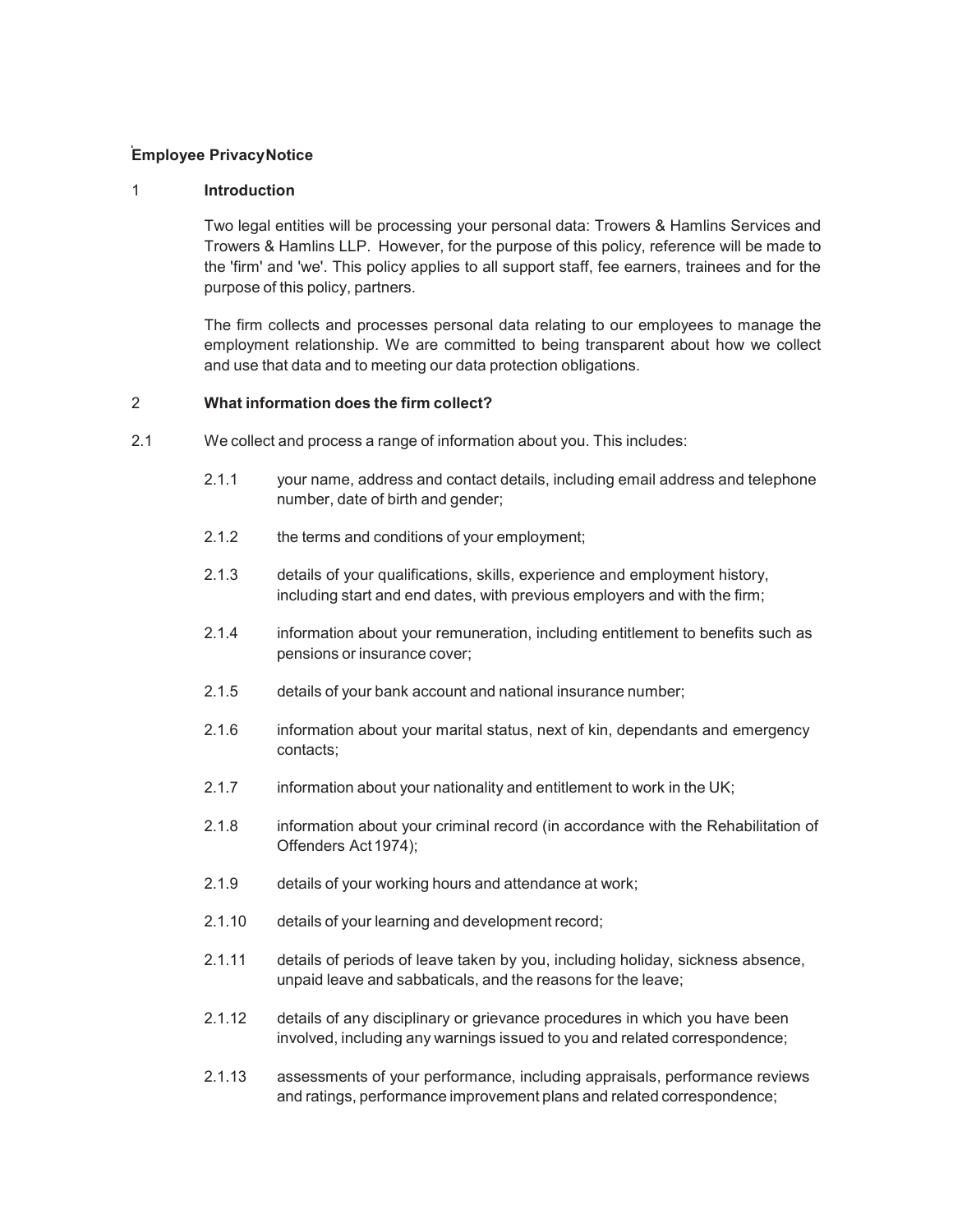- 2.1.14 information about medical or health conditions, including whether or not you have a disability for which the firm needs to make reasonable adjustments; and
- 2.1.15 equal opportunities monitoring information, including information about your ethnic origin, sexual orientation, health and religion or belief.
- 2.2 The firm may collect this information in a variety of ways. For example, data might be collected through application forms, CVs or resumes; obtained from your passport or other identity documents such as your driving licence; from forms completed by you at the start of or during employment (such as benefit nomination forms); from correspondence with you; or through interviews, meetings or other assessments.
- 2.3 In some cases, the firm may collect personal data about you from third parties, such as references supplied by former employers, information from employment background check providers, information from credit reference agencies and information from criminal records checks permitted by law. The firm may also seek information from third parties such as GPs but with your consent only.
- 2.4 Data will be stored in a range of different places, including in the firm's Accident Book; your personnel file (where this pre-dates the HR management system); in our HR management systems (which are held on a separate server) and in other IT systems (including the firm's email system).

#### 3 **Why does the firm process personal data?**

- 3.1 The firm needs to process data to enter into an employment contract with you and to meet its obligations under your employment contract. For example, it needs to process your data to provide you with an employment contract, to pay you in accordance with your employment contract and to administer benefit, pension and insurance entitlements.
- 3.2 In some cases, the firm needs to process data to ensure that it is complying with its legal obligations. For example, it is a legal requirement that we check an employee's entitlement to work in the UK, to deduct tax, to comply with health and safety laws and to enable employees to take periods of leave to which they are entitled.
- 3.3 In other cases, the firm has a legitimate interest in processing personal data before, during and after the end of the employment relationship. Processing employee data allows the firm to:
	- 3.3.1 run recruitment and promotion processes;
	- 3.3.2 maintain accurate and up-to-date employment records and contact details (including details of who to contact in the event of an emergency), and records of employee contractual and statutory rights;
	- 3.3.3 operate and keep a record of disciplinary and grievance processes, to ensure acceptable conduct within the workplace;
	- 3.3.4 operate and keep a record of employee performance and related processes, to plan for career development, and for succession planning and workforce management purposes;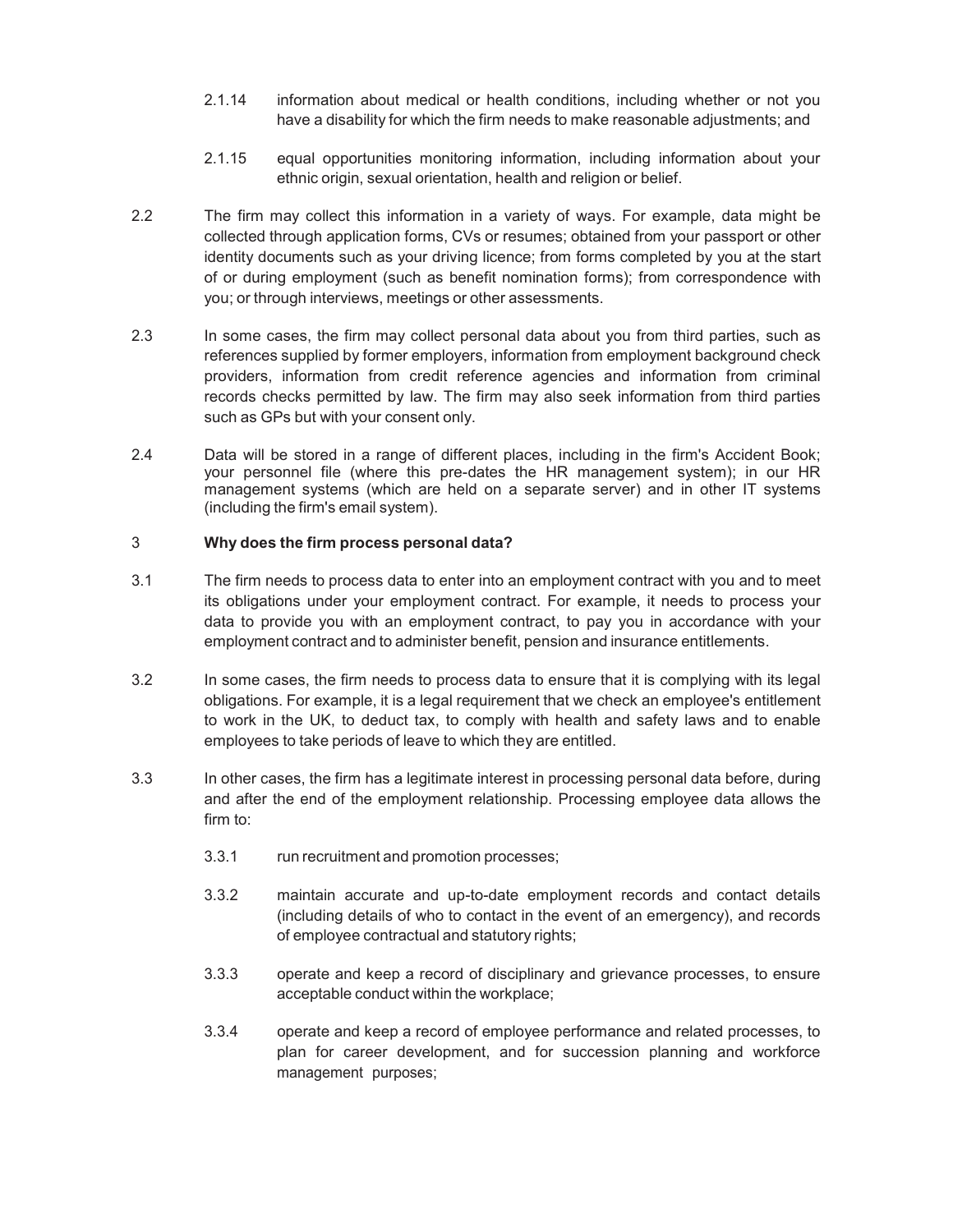- 3.3.5 operate and keep a record of absence and absence management procedures, to allow effective workforce management and ensure that employees are receiving the pay or other benefits to which they are entitled;
- 3.3.6 obtain occupational health advice, to ensure that it complies with duties in relation to individuals with disabilities, meet its obligations under health and safety law, and ensure that employees are receiving the pay or other benefits to which they are entitled;
- 3.3.7 operate and keep a record of other types of leave (including maternity, paternity, adoption, parental and shared parental leave), to allow effective workforce management, to ensure that the firm complies with duties in relation to leave entitlement, and to ensure that employees are receiving the pay or other benefits to which they are entitled;
- 3.3.8 ensure effective general HR and business administration;
- 3.3.9 provide references on request for current or former employees;
- 3.3.10 respond to and defend against legal claims;
- 3.3.11 maintain and promote equality in the workplace; and
- 3.3.12 maintain details of employee learning and development records.
- 3.4 Some special categories of personal data, such as information about health or medical conditions, are processed to carry out employment law obligations (such as those in relation to employees with disabilities). Where we handle your special category data, we endeavour to do so with your consent.
- 3.5 Where the firm processes other special categories of personal data, such as information about ethnic origin, sexual orientation, health or religion or belief, this is done for the purposes of equal opportunities monitoring, which is a regulatory requirement. The information collected and analysed for regulatory reporting is done so on an anonymous basis.

#### 4 **Who has access to data?**

- 4.1 Your information may be shared internally, including with members of the HR team (including payroll), your line manager, managers in the business area in which you work and IT staff if access to the data is necessary for performance of their roles. For example, where there is a concern about internet usage, data is accessed with the appropriate controls procedure in place.
- 4.2 The firm shares your data with third parties in order to obtain pre-employment references from other employers, obtain employment background checks from third-party providers and obtain necessary criminal records checks from the Disclosure and Barring Service.
- 4.3 The firm also shares your data with third parties that process data on its behalf, in connection with payroll, the provision of benefits and the provision of occupational health services (see Appendix 1).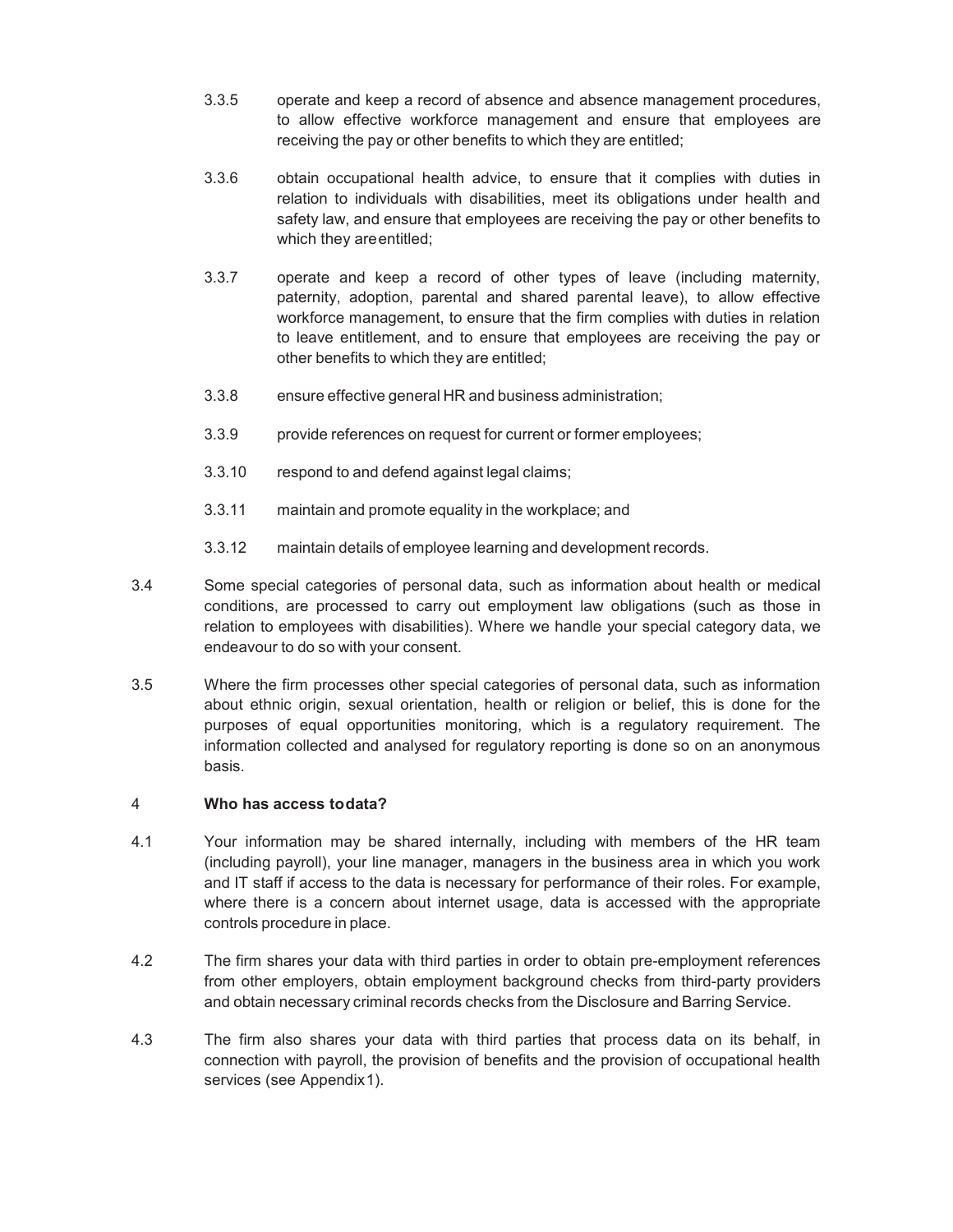4.4 We are an international law firm and our offices work collaboratively with each other. We may need to process your information outside the location where it was given to us. This may involve the transfer of your information outside the European Economic Area (the EEA) to outside the EEA, or vice versa, for example if you transfer offices. The level of data privacy protection in countries outside the EEA may be less than offered within the EEA. We have robust data transfer agreements between our offices and where third parties process data outside the EEA, such as VinciWorks, an online training provider, we take all reasonable steps to ensure that personal data is protected and secure.

#### 5 **How does the firm protect data?**

- 5.1 The firm takes the security of your data seriously. The firm has internal policies and controls in place to try to ensure that your data is not lost, accidentally destroyed, misused or disclosed, and is not accessed except by its employees in the performance of their duties. The majority of your personal data, including special category data, is stored separately on the HR system.
- 5.2 Where the firm engages third parties to process personal data on its behalf, they do so, on the basis of written instructions; are under a duty of confidentiality and are obliged to implement appropriate technical and firm wide measures to ensure the security of data.

## 6 **For how long does the firm keep data?**

6.1 The firm will hold your personal data for the duration of your employment. The periods for which your data is held after the end of employment are set out in Appendix 2. Data will be destroyed in either quarterly, six monthly or annual batches.

## 7 **Your rights**

- 7.1 As a data subject, you have a number of rights. You can:
	- 7.1.1 access and obtain a copy of your data on request;
	- 7.1.2 require the firm to change incorrect or incomplete data;
	- 7.1.3 ask the firm to delete or stop processing your data, for example where the data is no longer necessary for the purposes of processing; and
	- 7.1.4 object to the processing of your data where the firm is relying on its legitimate interests as the legal ground for processing.
- 7.2 If you would like to exercise any of these rights, please contact Paul Robinson, Director of Human Resources or where the issue requires escalation, Lucy James as the firm's Data Privacy Partner.
- 7.3 If you believe that the firm has not complied with your data protection rights, you can formally make a complaint to the Information Commissioner (https://ico.org.uk/).

#### 8 **What if you do not provide personal data?**

8.1 You have some obligations under your employment contract to provide the firm with data. In particular, you are required to report absences from work and may be required to provide information about disciplinary or other matters under the implied duty of good faith. You may also have to provide the firm with data in order to exercise your statutory rights,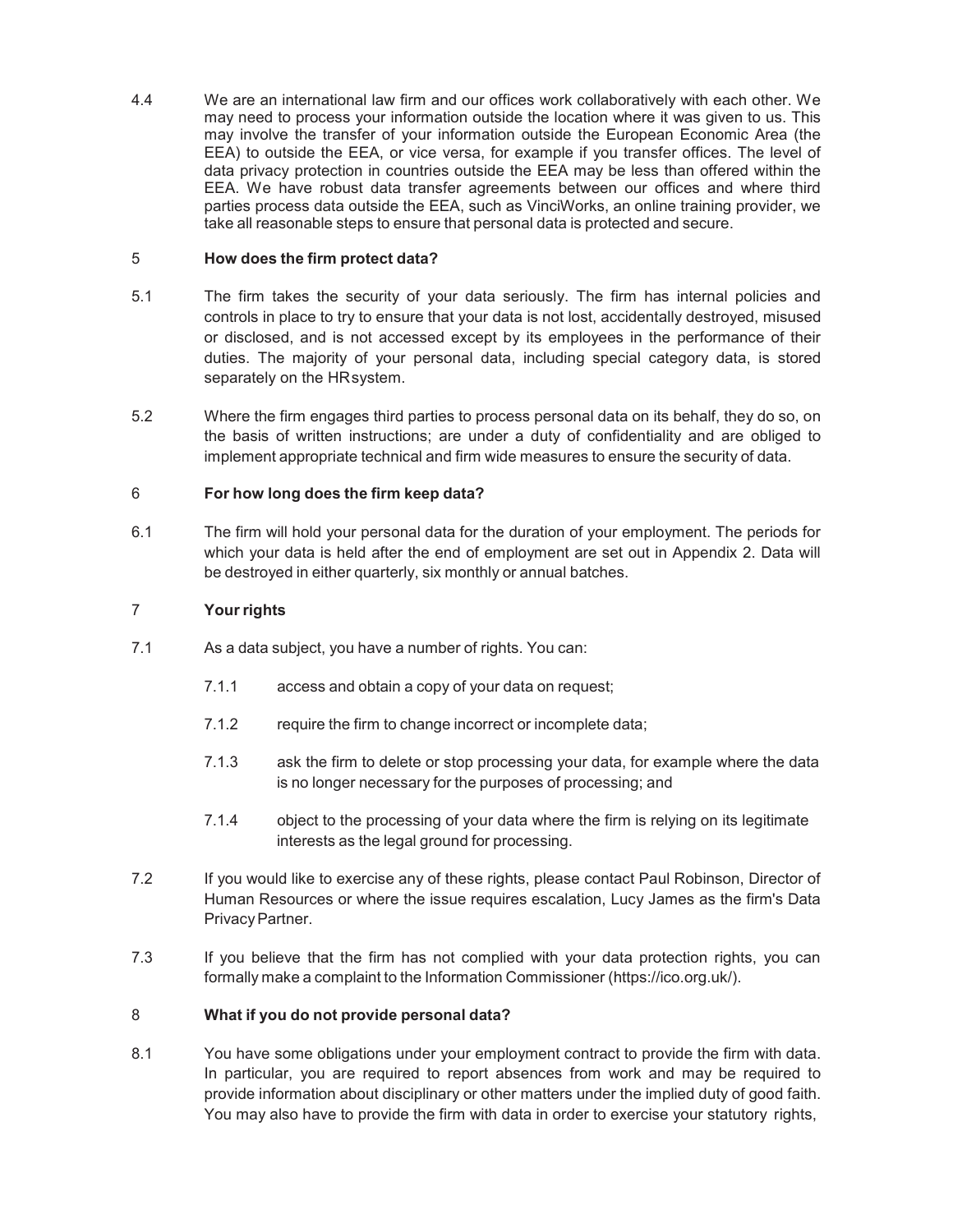such as in relation to statutory leave entitlements. Failing to provide the data may mean that you are unable to exercise your statutory rights.

8.2 Certain information, such as contact details, your right to work in the UK and payment details, have to be provided to enable the firm to enter a contract of employment with you. If you do not provide other information, this will hinder the firm's ability to administer the rights and obligations arising as a result of the employment relationship efficiently.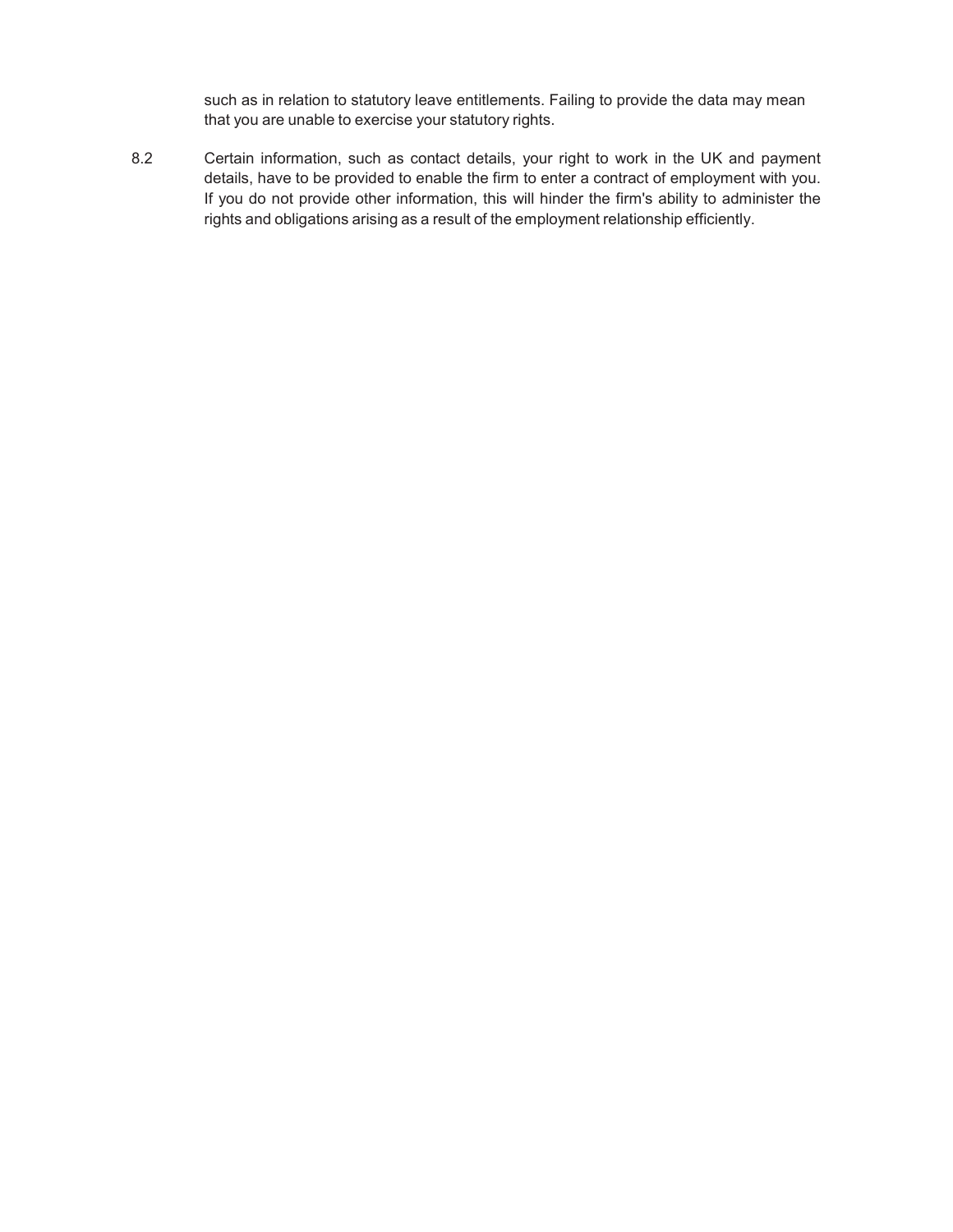# **Appendix 1 - Third party details**

ADP (payroll provider) Health Management (occupational health provider) Cascade (online HR system) Vero Screening (pre-employment background screening checks) Harbour (Applicant Tracking System) Nuffield Health (pre-employment health checks) The Holst Group - The McQuaig Institute (interview assessments) Kenexa IBM (interview assessments) VinciWorks (online training and CPD records) Survey Monkey (online surveys and feedback) McQuaig (psychometric testing) Vitality (private medical insurance) Cigna (private medical insurance) Zurich (private health insurance) Aviva life assurance Punter Southall Thomsons Online Benefits Aviva pensions Ellipse KPMG Kiddivouchers (childcare voucher providers) Cyclescheme (cycle to work scheme) Nuffield Charities Trust Simply Health Apply4Law (graduate applicant tracking system) Aspiring Solicitors (diversity organisation)